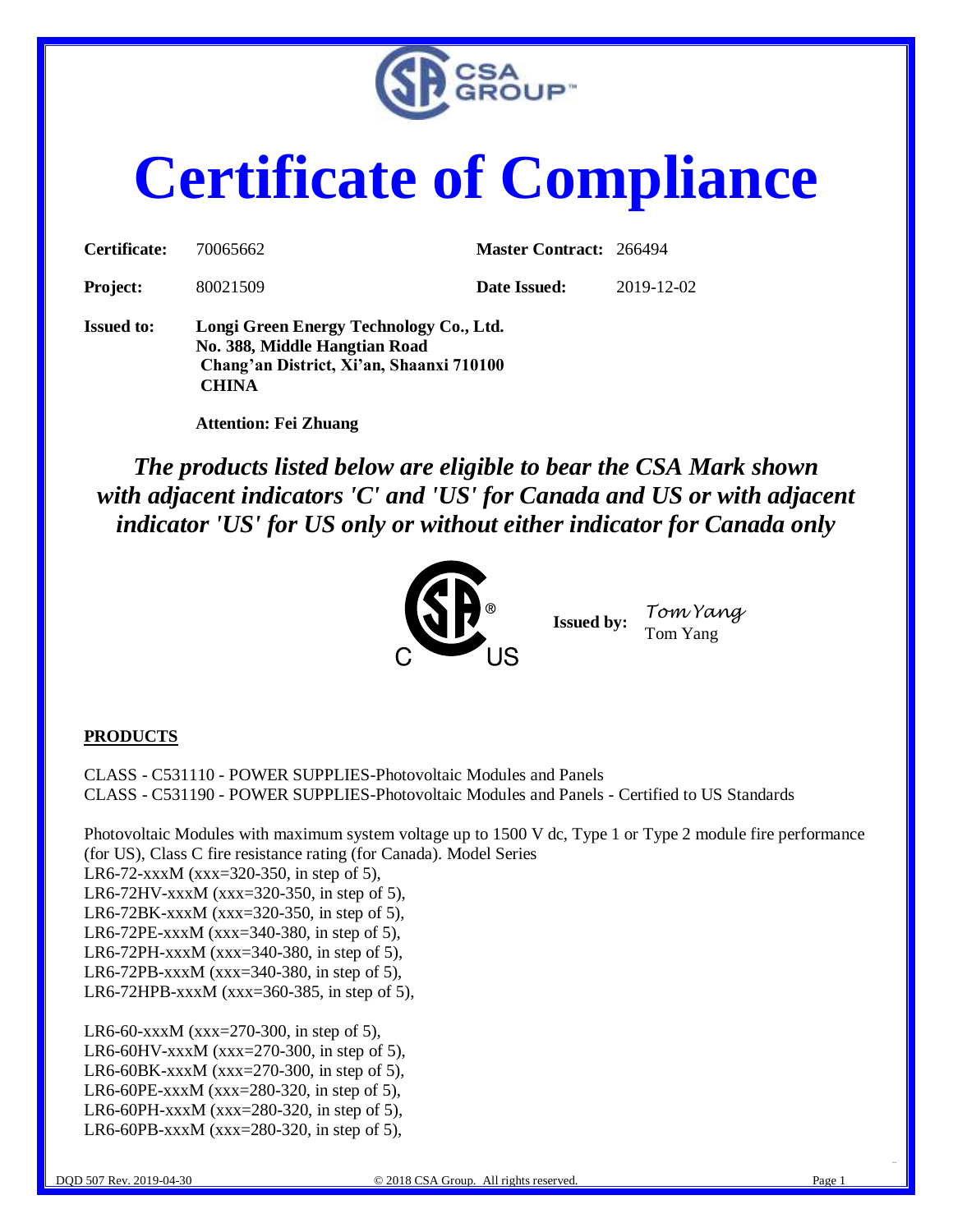

**Certificate:** 70065662 **Project:** 80021509

**Master Contract:** 266494 **Date Issued:** 2019-12-02

LR6-72OPH-xxxM (xxx=385-410, in step of 5), LR6-60OPH-xxxM (xxx=335-355, in step of 5), LR6-72HPH-xxxM (xxx=365-395, in step of 5), LR6-60HPH-xxxM (xxx=300-330, in step of 5), LR6-60HPB-xxxM (xxx=295-320, in step of 5),

LR4-72HPB-xxxM (xxx=405-435, in step of 5), LR4-72HPH-xxxM (xxx=420-455, in step of 5), LR4-60HPB-xxxM (xxx=335-365, in step of 5),

LR4-60HPH-xxxM (xxx=350-380, in step of 5).

with the electrical ratings as specified below at Standard Test Conditions.

#### Notes:

- 1. Rated electrical characteristics are within +/- 5% of measured values at Standard Test Conditions of 100 mW/cm<sup>2</sup> irradiance, AM 1.5 spectrums, and 25°C.
- 2. All modules model with suffix 'HV' after '72' or '60', can be used in PV system with maximum system voltage 1500 V dc.
- 3. All modules model with suffix 'BK' after '72' or '60', are black modules (substrate is in black color).
- 4. All modules model with suffix 'PH' after '72' or '60', are modules with PERC cells used in maximum system voltage of 1500 V dc.
- 5. All modules model with suffix 'PE' after '72' or '60', are modules with PERC cells used in maximum system voltage of 1000 V dc.
- 6. All modules model with suffix 'PB' after '72' or '60', are black modules with PERC cell (substrate is in black color).
- 7. All modules model with suffix 'OPH' after '72' or '60', are modules with 1/6 cut cells used in maximum system voltage of 1500 V dc.
- 8. All modules model with suffix 'HPH' after '72' or '60', are modules with 1/2 cut cells used in maximum system voltage of 1500 V dc.
- 9. All modules model with suffix 'HPB' after '72' or '60', are black modules with 1/2 cut cells used in maximum system voltage of 1000 V dc.
- 10. LR6 is for models with 156mm cells, and LR4 is for models with 166mm cells.

#### **APPLICABLE REQUIREMENTS**

| $ULC/ORD - C1703-01$ | $\sim$                   | Flat-Plate Photovoltaic Modules and Panels |
|----------------------|--------------------------|--------------------------------------------|
| UL 1703-3 $rd$ Ed    | $\overline{\phantom{a}}$ | Flat-Plate Photovoltaic Modules and Pane   |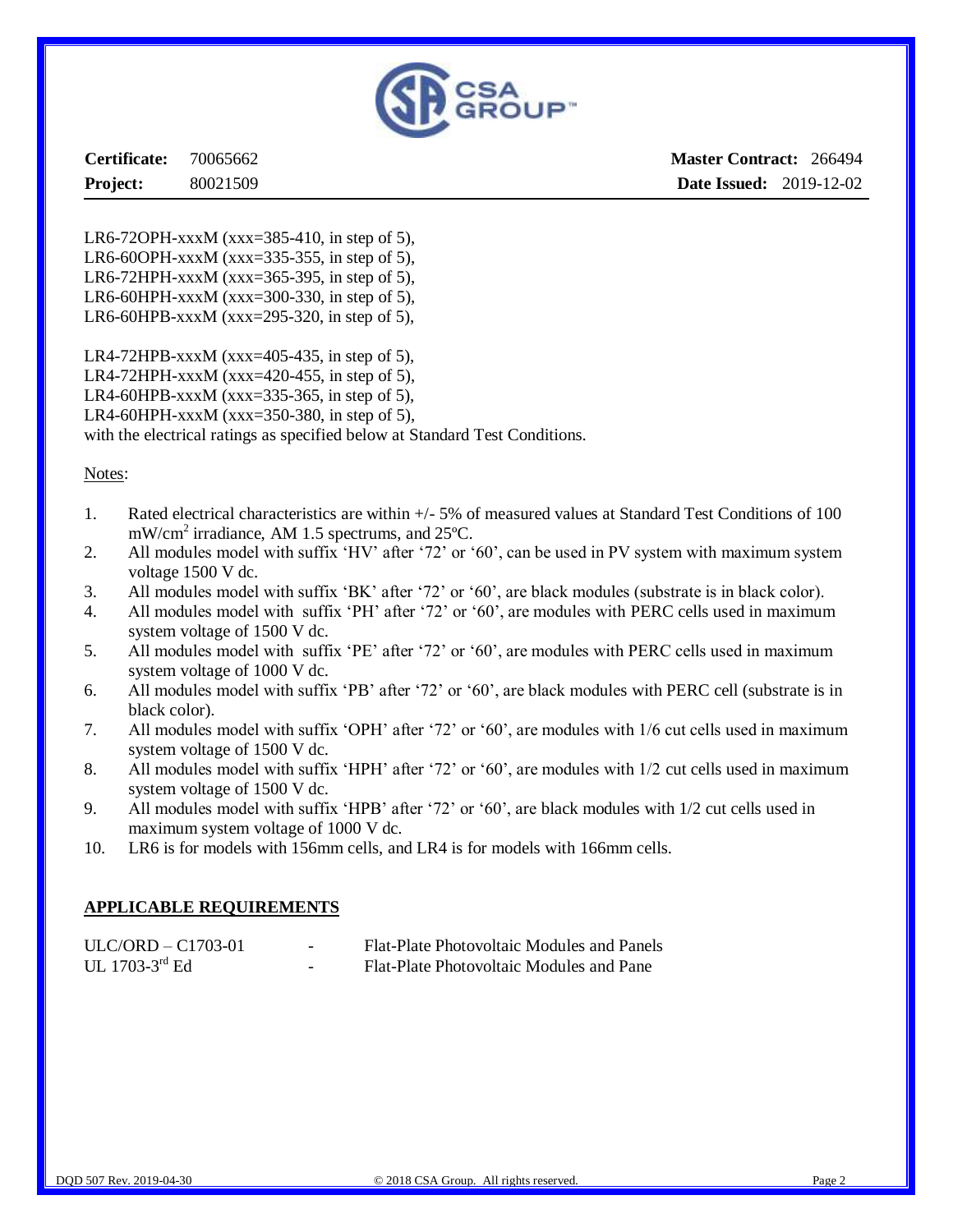

## *Supplement to Certificate of Compliance*

**Certificate:** 70065662 **Master Contract:** 266494

*The products listed, including the latest revision described below, are eligible to be marked in accordance with the referenced Certificate.*

| Project  | Date       | <b>Description</b>                                                                                                                                                                                                                                                                                                      |
|----------|------------|-------------------------------------------------------------------------------------------------------------------------------------------------------------------------------------------------------------------------------------------------------------------------------------------------------------------------|
| 80021509 | 2019-12-02 | Update report to add the approved cell M2E6B to model series LR6-72HPH-<br>xxxM, LR6-72PH-xxxM, LR6-60HPH-xxxM, LR6-60PH-xxxM, add<br>conductive adhesive SE-200X to model Series LR6-72OPH-xxxM and LR6-<br>60OPH-xxxM, add alternate substrate KPP2 by Lucky Film Co., Ltd, enlarge<br>power range of partial models. |
| 80019322 | 2019-10-29 | Update report to add alternate cell LES65TN by TSEC Corporation.                                                                                                                                                                                                                                                        |
| 80016786 | 2019-10-29 | Update report to add alternate output wiring system PV-LR03B, and<br>combination of Jbox-Adhesive-Substrates.                                                                                                                                                                                                           |
| 80013797 | 2019-09-27 | Update report 70065662 to add new cell $157.25(\pm 0.25)$ x $31.45(\pm 0.25)$ mm<br>for LR6-60OPH-xxxM, LR6-72OPH-xxxM, and enlarge the power range for<br>LR6-72OPH-xxxM.                                                                                                                                              |
| 80010394 | 2019-09-27 | Update report 70065662 to add new substrate ZTT-TPT.                                                                                                                                                                                                                                                                    |
| 80010393 | 2019-08-22 | Update report 70065662 to add new substrate ZTT-TPO.                                                                                                                                                                                                                                                                    |
| 80011490 | 2019-08-13 | Update report 70065662 to add new model series LR4-72HPB-xxxM, LR4-<br>72HPH-xxxM, LR4-60HPB-xxxM, LR4-60HPH-xxxM, with new cell<br><b>M6E6B.</b>                                                                                                                                                                       |
| 80003457 | 2019-08-13 | Update report 70065662 to add factory 'HT SOLAR VIETNAM<br>COMPANY LIMITED', IFE waived, 3 samples were tested from the factory<br>as a supplementary means.                                                                                                                                                            |
| 80005843 | 2019-07-29 | Update report to add alternative cell M2E6B manufactured by LONGi Solar<br>Technology Co., Ltd. and alternative manufacturer of ribbon, frame, cell<br>based on the declaration letter.                                                                                                                                 |
| 80005844 | 2019-07-16 | Update report 70065662 to add new backsheet VTPE1RWHV-F and<br>VTPE1RW-F manufactured by Taiflex Scientific Co., Ltd.                                                                                                                                                                                                   |
| 80005842 | 2019-06-21 | Update report to add alternate substrates Cynagard2X5A,<br>Cynagard2X5A(R), ZTT-KPO350, alternate Jbox adhesive PV-804, and<br>several combination of materials as the materials added.                                                                                                                                 |
| 70219326 | 2019-06-12 | Update report 70065662 to add new backsheet TPTw25 manufactured by<br>Lucky Film Co., Ltd.                                                                                                                                                                                                                              |
| 80003455 | 2019-05-29 | Update report 70065662 to add alternate size rail frame design 35mm x<br>30mm for all 72 - cells and 144 - cells, update module fire performance type<br>based on engineering considerations.                                                                                                                           |

### **Product Certification History**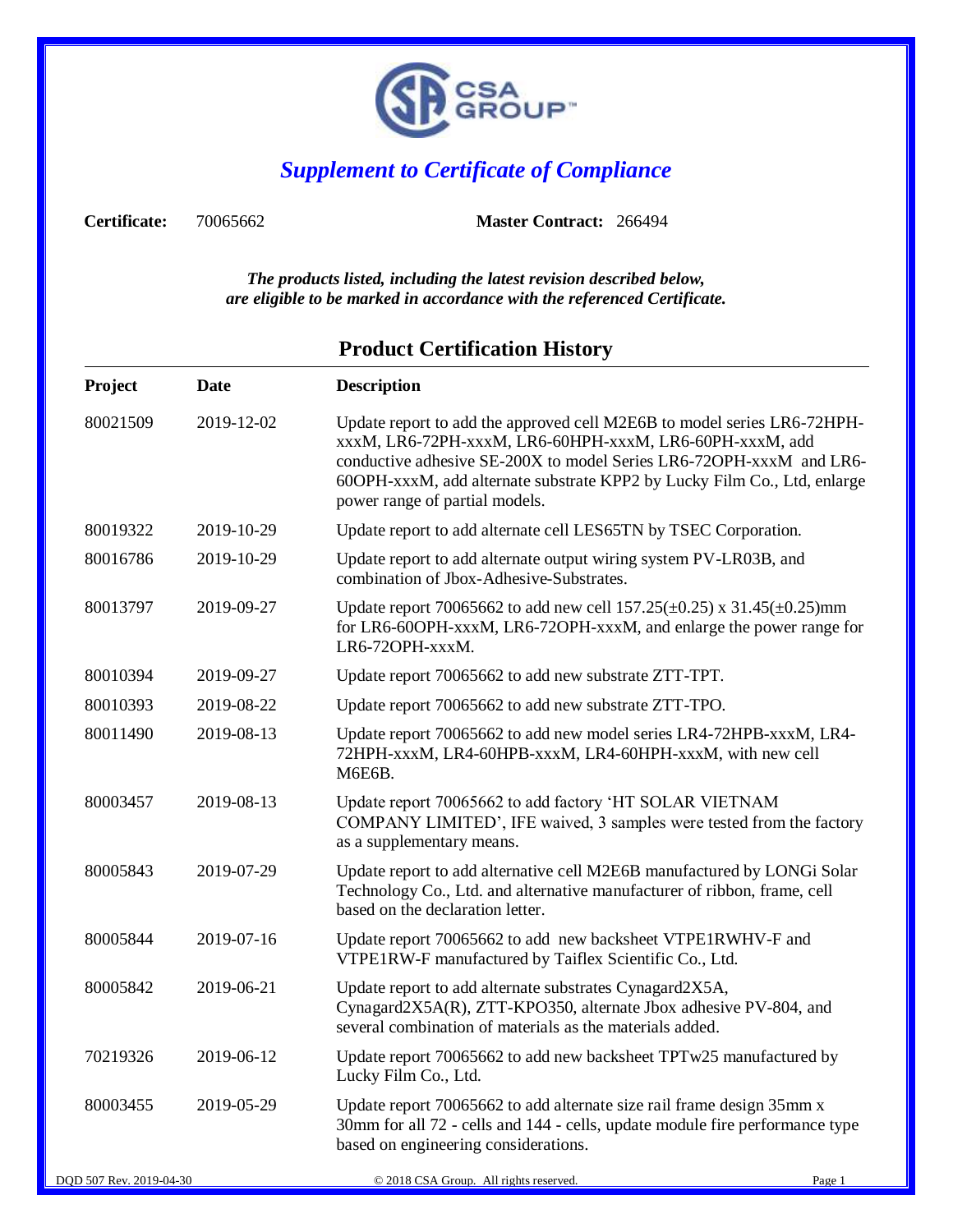

| Certificate: | 70065662   | <b>Master Contract: 266494</b>                                                                                                                                                                                                                                                                           |
|--------------|------------|----------------------------------------------------------------------------------------------------------------------------------------------------------------------------------------------------------------------------------------------------------------------------------------------------------|
| Project:     | 80021509   | <b>Date Issued: 2019-12-02</b>                                                                                                                                                                                                                                                                           |
|              |            |                                                                                                                                                                                                                                                                                                          |
| 80002050     | 2019-05-21 | Update report 70065662 to add one new combination of approved backsheet<br>TPCw manufactured by Lucky Film Co., Ltd. with approved EVA 9120B/<br>9110T manufactured by 3M and extend the power of model LR6-60HPH-<br>xxxM based on the approved model LR6-72HPH-xxxM.                                   |
| 70210863     | 2019-04-08 | Update report 70065662 to add new cell M2B5B manufactured by Longi and<br>electrical circuit for full size cell modules was slightly changed to adopt PV-<br>LR02B Junction box.                                                                                                                         |
| 70214107     | 2019-02-28 | Update report to add new model series for black modules LR6-72HPB-xxxM<br>and LR6-60HPB-xxxM, also update some electrical ratings for some LR6-60<br>modules.                                                                                                                                            |
| 70210864     | 2019-02-27 | Update report 70065662 to add two new cells G156S5 manufactured by<br>United Renewable Energy Co., Ltd and EE6E5D manufactured by EEPV<br>CORP.                                                                                                                                                          |
| 70211668     | 2019-02-01 | Update report 70065662 to add alternate frame 35*30mm and 35*35mm, a<br>little update on some electrical rating for several models, alternate cell<br>connection manufacturers, update on the configuration of Junction box 'PV-<br>LR02B' base on CSA Report 266494-70176715.                           |
| 70207720     | 2019-01-29 | Update report 70065662 to add model series LR6-72HPH-xxxM and LR6-<br>60HPH-xxxM.                                                                                                                                                                                                                        |
| 70203536     | 2019-01-28 | Update report 70065662 to add new model Series LR6-72OPH-xxxM and<br>LR6-60OPH-xxxM.                                                                                                                                                                                                                     |
| 70203542     | 2019-01-11 | Update report 70065662 to add new combination for approved MGTPE390<br>backsheet and approved F406PS&F806PS EVA.                                                                                                                                                                                         |
| 70207385     | 2018-12-19 | Update report 70065662 to add alternate backsheet Cynagard 225A,<br>combined with SV15296/SV-15297, F406PS/F806PS and<br>EVA9110T/EVA9120 T, alternate insulation tapes 3M D300B and BEC-201<br>/ BEC-201B, alternate adhesives HT-8258 and CV709, alternate junction box<br>pottings HT-6360 and CV315. |
| 70191700     | 2018-10-31 | Update report 70065662 to add alternate cell 'VC6M5-P' by Vina Cell<br>technology Co., Ltd.                                                                                                                                                                                                              |
| 70196051     | 2018-09-19 | Update report 70065662 to add alternate potting material '5299W-S' by<br>'SHANGHAI HUITIAN NEW MATERIAL CO LTD' to Junction box 'PV-<br>ZH011-6B'.                                                                                                                                                       |
| 70195735     | 2018-09-12 | Update report 70065662 to add alternate cell 'M2E5B' or 'M2E1L85B' with<br>the alternate interconnection ribbons $0.27 \times 0.8$ mm and end ribbon by<br>Huizhou Huasheng Electronic Wire&Cable Co., Ltd.                                                                                              |
| 70195736     | 2018-08-28 | Update report to add one new mounting method for 72 cells modules use<br>400mm new mounting holes using M8 or M6 bolt, Att $2$ – Installation<br>Manual, and Att $1$ – Illustrations were updated for reflect this added<br>installing method, update materials combination of 1000V system voltage as   |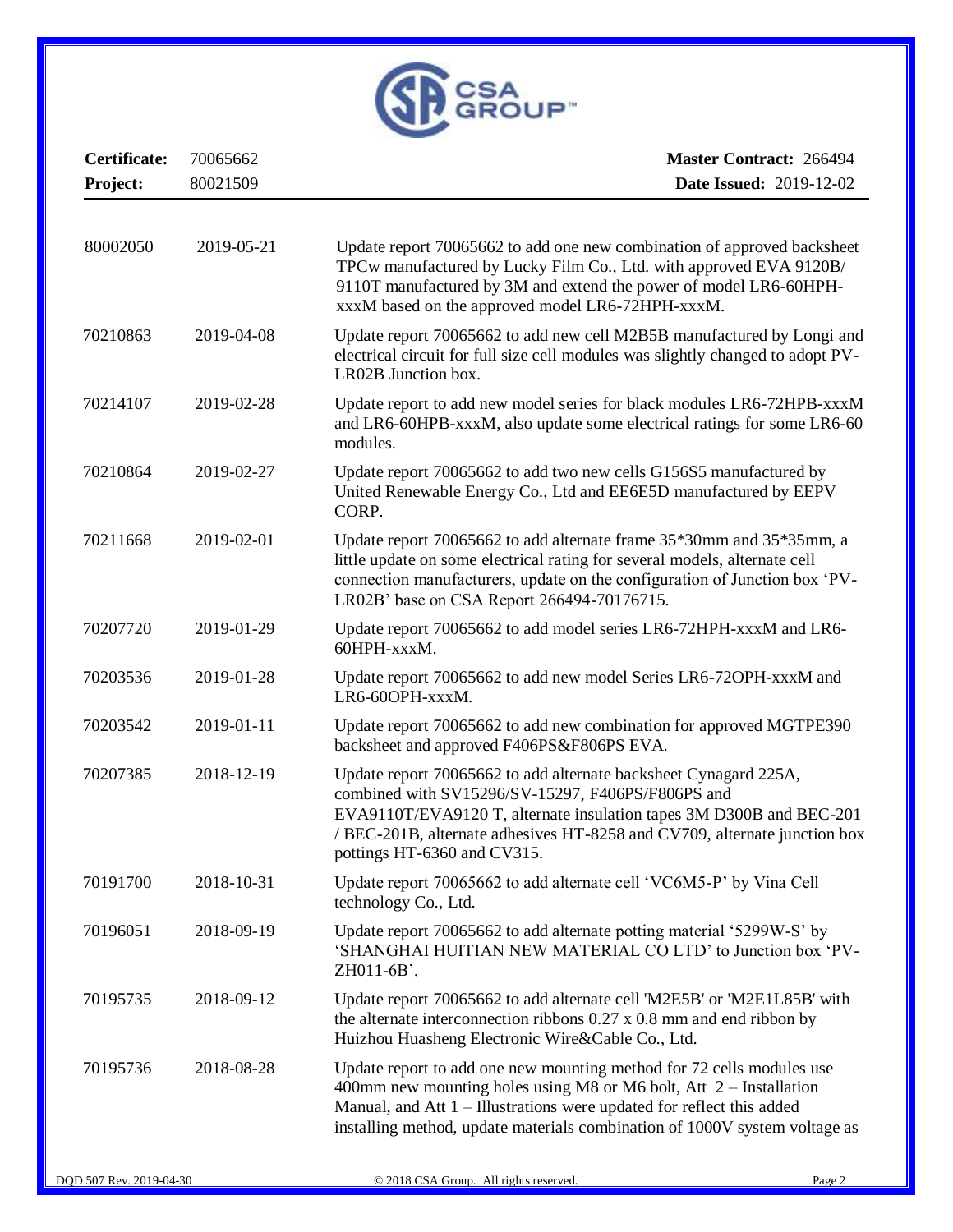

| Certificate:<br>Project: | 70065662<br>80021509 | <b>Master Contract: 266494</b><br><b>Date Issued: 2019-12-02</b>                                                                                                                                                                                                                                                                                                                                                                                                                                                                                                                                                                                                                                       |
|--------------------------|----------------------|--------------------------------------------------------------------------------------------------------------------------------------------------------------------------------------------------------------------------------------------------------------------------------------------------------------------------------------------------------------------------------------------------------------------------------------------------------------------------------------------------------------------------------------------------------------------------------------------------------------------------------------------------------------------------------------------------------|
|                          |                      | qualified in 1500V system voltage, add alternate EVO2 connectors to<br>Junction box 'PV-ZH011-6B' that approved in UL report E330400.                                                                                                                                                                                                                                                                                                                                                                                                                                                                                                                                                                  |
| 70180350                 | 2018-05-11           | Update report to add alternative new backsheet Crown BF-TM4,<br>manufactured by Crown Advanced Material Co., Ltd., with approved EVA<br>F40 6PS/F806PS and SV-15297/SV-15296.                                                                                                                                                                                                                                                                                                                                                                                                                                                                                                                          |
| 70181907                 | 2018-04-27           | Update report to add one new mounting method for 72 cells modules as<br>400mm new mounting holes added, add one new cell interconnect m aterials<br>manufacturer, expand the power range of the module, type LR6-72PE-xxxM,<br>LR6-72PH-xxxM, LR6-72PB-xxxM, LR6-60PE-xxxM, LR6-60 PH-xxxM,<br>LR6-60PB-xxxM, based on previous project 70149373. Update report to add<br>one new mounting method for 72 cells modules as 400mm new mounting<br>holes added, add one new cell interconnect m aterials manufacturer, expand<br>the power range of the module, type LR6-72PE-xxxM, LR6-72PH-xxxM,<br>LR6-72PB-xxxM, LR6-60PE-xxxM, LR6-60 PH-xxxM, LR6-60PB-xxxM,<br>based on previous project 70149373. |
| 70167310                 | 2017-12-26           | Update report to change maximum series overcurrent protection device rating<br>from 15 A to 20 A, and update the connector and cable fo r Jbox 'TL-<br>BOX026-ienpxyzT' and 'TL-BOX026-15ENPxyzF' according to UL Report<br>E326997, 2017-12-21, also add new superstrate supplier 'Xinyi Solar<br>(Malaysia) Sdn. Bhd' with the identical product with Xinyi PV Products<br>(Anhui) Holdings Ltd.                                                                                                                                                                                                                                                                                                     |
| 70162782                 | 2017-11-22           | Update report to add alternate substrate 'Crown BF-TM4' by Crown, for the<br>combination of encapsulation of F806PS and S201MT2, update the Factory<br>Dielectric Voltage Withstand Test and Factory Wet Insulation-Resistance<br>Test base on the standard updating on 2017-09-13, and update fire<br>performance type 1 for the combination as as Intertek Report No.<br>170613002SHF-BP-7, change TFB-30 to TFB-30(plus) for 1500 V dc system<br>voltage, thinckness base on manufacturer's declaration.                                                                                                                                                                                            |
| 70163197                 | 2017-11-17           | Update report to alternate substrate 'TPCw' by Lucky Film Co., Ltd, for the<br>combination of encapsulation of F806PS and S201MT2, update the Factory<br>Dielectric Voltage Withstand Test and Factory Wet Insulation-Resistance<br>Test base on the standard updating on 2017-09-13.                                                                                                                                                                                                                                                                                                                                                                                                                  |
| 70160200                 | 2017-10-23           | Update report 70065662 to add alternate cell 'VC6M5-C3' by Vina Cell<br>Technology Co., Ltd.                                                                                                                                                                                                                                                                                                                                                                                                                                                                                                                                                                                                           |
| 70149373                 | 2017-08-08           | Update report to add alternate mono-crystalline silicon solar<br>cell(M2E1L45B), cover qualification of connectors 'type PV-KBT4/6II-UR<br>(female) and PV-KST4/6II-UR (male)' for approved junction box 'PV-<br>ZH011-1' and 'TL-BOX026-ienpxyzT' base on UL report, add cell man<br>ufacturer 'LONGi (KUCHING) SDN BHD' with same QA document as<br>LONGi Solar Technology Co., Ltd. Also add history of factory addition for<br>'LONGi (KUCHING) SDN BHD' in project 70140277, 'LONGI Solar<br>Technology (Yinchuan) Co., Ltd' and 'LONGI Solar Technology (Taizhou)<br>Co., Ltd' in project 70109704 (with changed information by client Services                                                  |